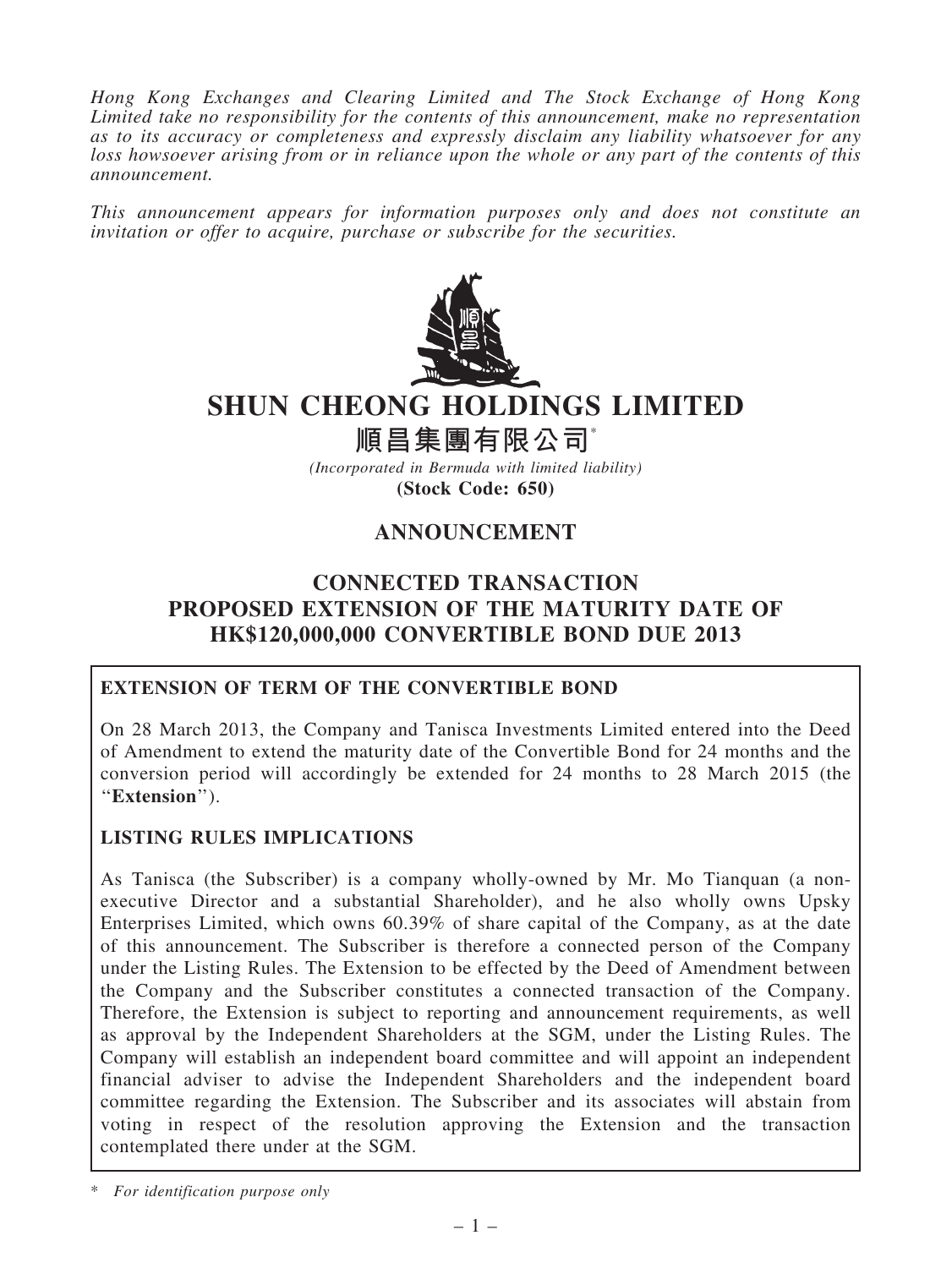A circular containing details of the Convertible Bonds, the Extension, and the respective letters of advice from the independent board committee and the independent financial adviser will be dispatched to the Shareholders as soon as practicable on or before 23 April 2013 in accordance with the requirement set out in the Listing Rules.

### BACKGROUND INFORMATION

The Company refers to its announcement dated 31 October 2007 and its circular dated 21 November 2007. As described in the circular dated 21 November 2007, the Company would issue the Convertible Bonds to the Subscriber in an aggregate principal amount of HK\$120,000,000, subject to Independent Shareholders approval, which was obtained in a special general meeting of the Company on 7 December 2007. Accordingly, the Convertible Bonds were issued on 28 March 2008. The Convertible Bonds bear 1% interest per annum and are convertible into shares of the Company. As at the date of this announcement, the Convertible Bonds with an aggregate amount of HK\$120,000,000 held by the Subscriber are still outstanding. All outstanding Convertible Bonds will mature on 28 March 2013 pursuant to the original terms and conditions of the Convertible Bonds.

According to the announcement of the results of rights issue made on 12 June 2008, the conversion price of the Convertible Bonds was adjusted from HK\$0.6 per Share to HK\$0.3695 per Share and the number of Shares falling to be issued upon full conversion of the Convertible Bonds was adjusted from 200,000,000 Shares to 324,763,193 Shares as a result of the rights issue, in accordance with an automatic conversion price adjustment mechanism as stipulated in the Subscription Agreement.

### DEED OF AMENDMENT

On 28 March 2013, the Company and the Subscriber entered into a Deed of Amendment to extend the maturity date of the Convertible Bonds for 24 months and the conversion period will accordingly be extended for 24 months to 28 March 2015. Subject to the conditions below, the Subscriber has approved the Extension.

The Deed of Amendment will only become effective upon all the following conditions having been fulfilled:

- (a) The Company having convened a special general meeting at which resolutions shall have been duly passed by the Independent Shareholders to approve and ratify the Deed of Amendment;
- (b) The Stock Exchange having granted the approval for the proposed Extension;
- (c) All necessary consents and approvals required to be obtained on the part of the Company in respect of the Extension having been obtained.

Apart from the Extension, all terms of the Convertible Bonds remain unchanged from the original terms.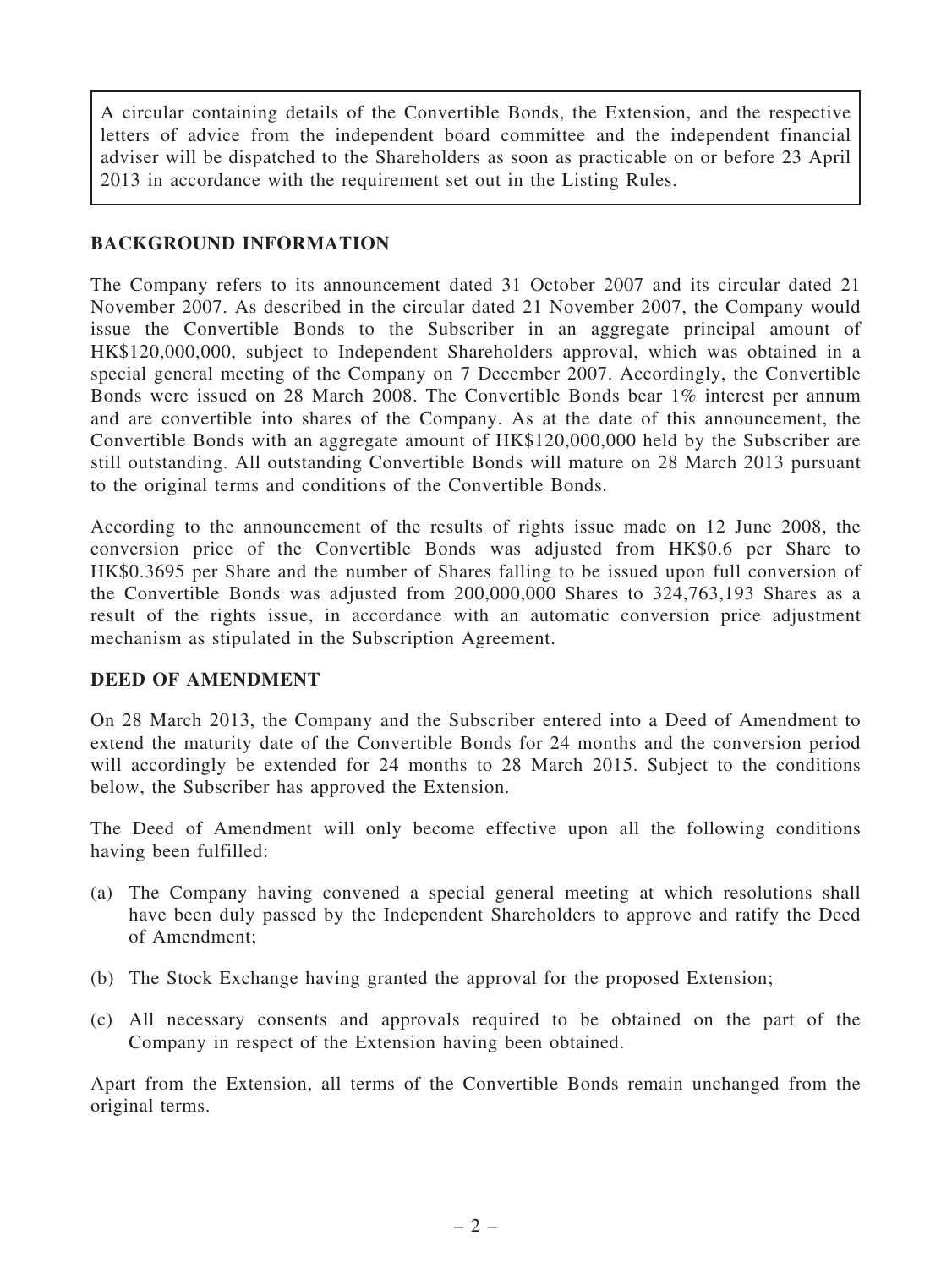The principal terms of the Convertible Bonds after the Deed of Amendment becomes effective are as follows:

| Principal amount:         | HK\$120,000,000                                                                                                                                                                                                                                                                                                                                                                                                                                                                                                                                                                                                                                                                                          |
|---------------------------|----------------------------------------------------------------------------------------------------------------------------------------------------------------------------------------------------------------------------------------------------------------------------------------------------------------------------------------------------------------------------------------------------------------------------------------------------------------------------------------------------------------------------------------------------------------------------------------------------------------------------------------------------------------------------------------------------------|
| Maturity:                 | Unless previously redeemed, purchased and cancelled or<br>converted, all of outstanding Convertible Bonds will be<br>converted into ordinary shares of the Company on the<br>Extended Maturity Date. The original maturity date of 28<br>March 2013 is to be extended for another 24 months upon<br>its expiry to the Extended Maturity Date of 28 March 2015.                                                                                                                                                                                                                                                                                                                                           |
| Redemption:               | Upon the written confirmation has been obtained from the<br>holder(s) of the Convertible Bonds, the Company has the<br>option to redeem the Convertible Bonds. Otherwise, the<br>Company is not entitled to redeem the Convertible Bonds.                                                                                                                                                                                                                                                                                                                                                                                                                                                                |
| Interest:                 | The Convertible Bonds will bear an interest at the rate of<br>1% per annum, payable semi-annually in arrear.                                                                                                                                                                                                                                                                                                                                                                                                                                                                                                                                                                                             |
| Conversion rights:        | The holder(s) of the Convertible Bonds will have the right<br>at any time commencing on the Business Day after the date<br>of issuance of the Convertible Bonds but before the<br>Extended Maturity Date, to convert the whole or part of the<br>principal amount of the Convertible Bonds into the Shares,<br>provided that the principal amount to be converted shall be<br>at least HK\$1,000,000. And in integral multiples of<br>HK\$1,000,000 on each such conversion, save that if at any<br>time the outstanding principal amount of the Bond is less<br>than HK\$1,000,000, the whole (but not part only) of such<br>outstanding principal amount of the Convertible Bonds may<br>be converted. |
| <b>Conversion Price:</b>  | The conversion price is HK\$0.3695 per conversion share,<br>subject to adjustment for, among other things, subdivision<br>or consolidation of Shares, bonus issues, rights issues and<br>other dilutive events.                                                                                                                                                                                                                                                                                                                                                                                                                                                                                          |
| <b>Conversion Shares:</b> | Assuming full conversion of the Convertible Bonds, the<br>Company will issue 324,763,193 conversion<br>shares,<br>representing (a) approximately 93.5% of the Company's<br>total issued share<br>capital as at the date<br>of this<br>announcement; and (b) approximately 48.3% of the<br>Company's issued share capital as enlarged by the issuance<br>of the conversion shares. The conversion shares will rank<br>pari passu in all respects with the existing Shares in issue.                                                                                                                                                                                                                       |
|                           | The Company will apply to the Listing Committee of the<br>Stock Exchange for the listing of, and permission to deal in,<br>the conversion shares.                                                                                                                                                                                                                                                                                                                                                                                                                                                                                                                                                        |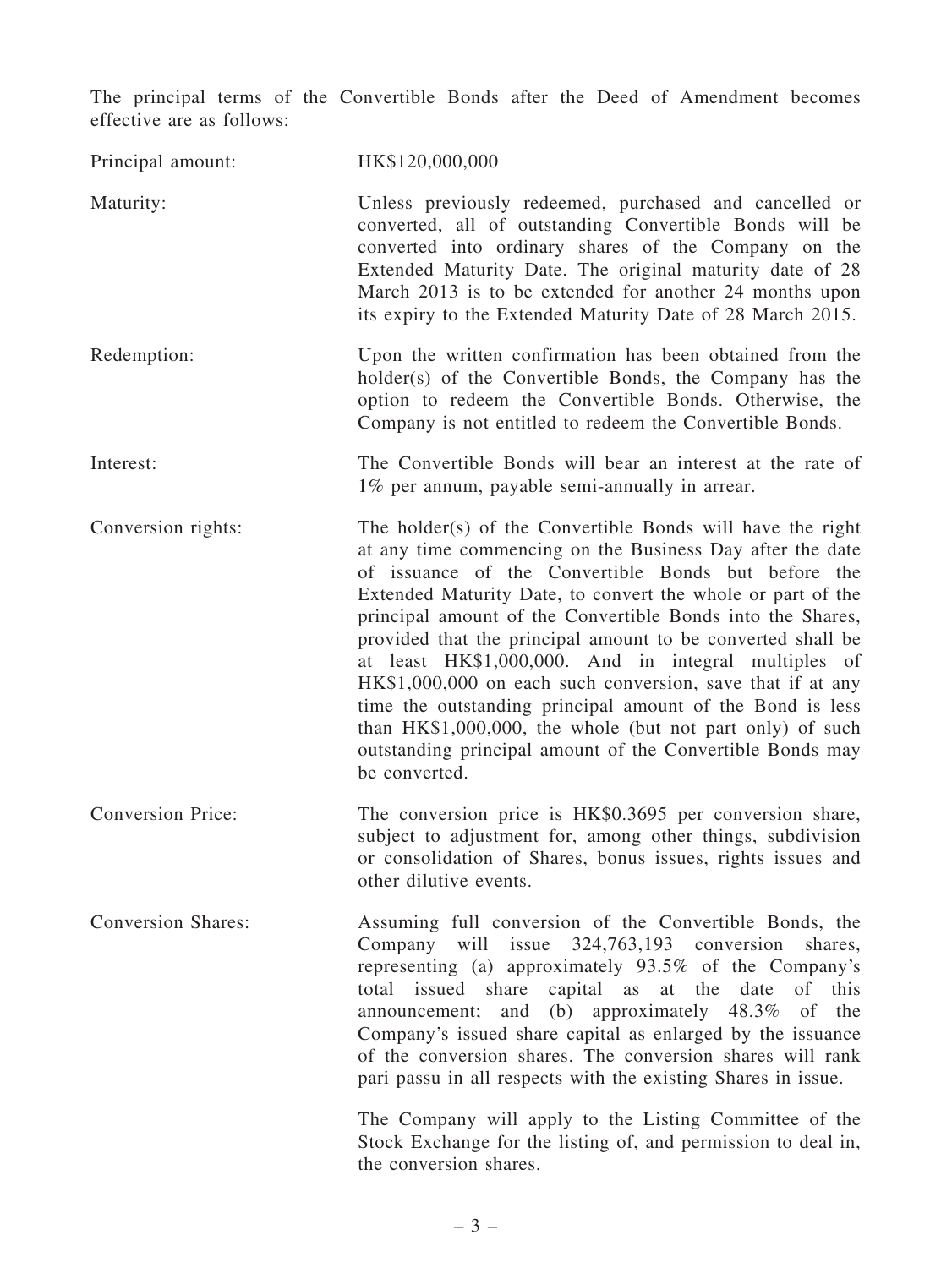| Transferability:     | The Convertible Bonds may be assigned or transferred to<br>any party. The Company will undertake to the Stock<br>Exchange that it will disclose to the Stock Exchange any<br>dealings by any of the connected persons as defined in the<br>Listing Rules from time to time in the Convertible Bonds<br>immediately upon the Company becoming aware of such<br>dealings. |
|----------------------|-------------------------------------------------------------------------------------------------------------------------------------------------------------------------------------------------------------------------------------------------------------------------------------------------------------------------------------------------------------------------|
| Voting right:        | Holder(s) of the Convertible Bonds (or any part thereof)<br>will not be entitled to attend or vote at any Shareholders'<br>and/or warrantholders' meetings of the Company by reason<br>only of it being a holder of the Convertible Bonds (or any<br>part thereof)                                                                                                      |
| Listing and trading: | No application will be made for the listing of the<br>Convertible Bonds and permission to deal in<br>the<br>Convertible Bonds on the Stock Exchange or any other                                                                                                                                                                                                        |

#### REASONS FOR THE EXTENSION

The Convertible Bonds would mature on 28 March 2013 unless further extended. According to the Subscription Agreement, unless previously redeemed, purchased and cancelled or converted, all of the outstanding Convertible Bonds will be converted into Shares on the Maturity Date.

stock exchange.

Tanisca is wholly-owned by Mr. Mo Tianquan (a non-executive Director and a substantial Shareholder). As at the date of this announcement, according to disclosure of interest filed on the website of the Stock Exchange, Mr. Mo Tianquan is interested in 209,753,409 Shares, or 60.39% of the issued share capital of the Company. In the event that all the outstanding Convertible Bonds are converted into Shares of the Company, 324,763,193 new Shares will be issued to Tanisca, following which issuance, Mr. Mo Tianquan will be interested in 534,516,602 Shares, or 79.53% of the issued share capital of the Company. In such event, the Company would be in breach of the Listing Rules, which require there must be an open market in the Shares, which normally mean that at least 25% of the Company's share capital must at all times be held by the public.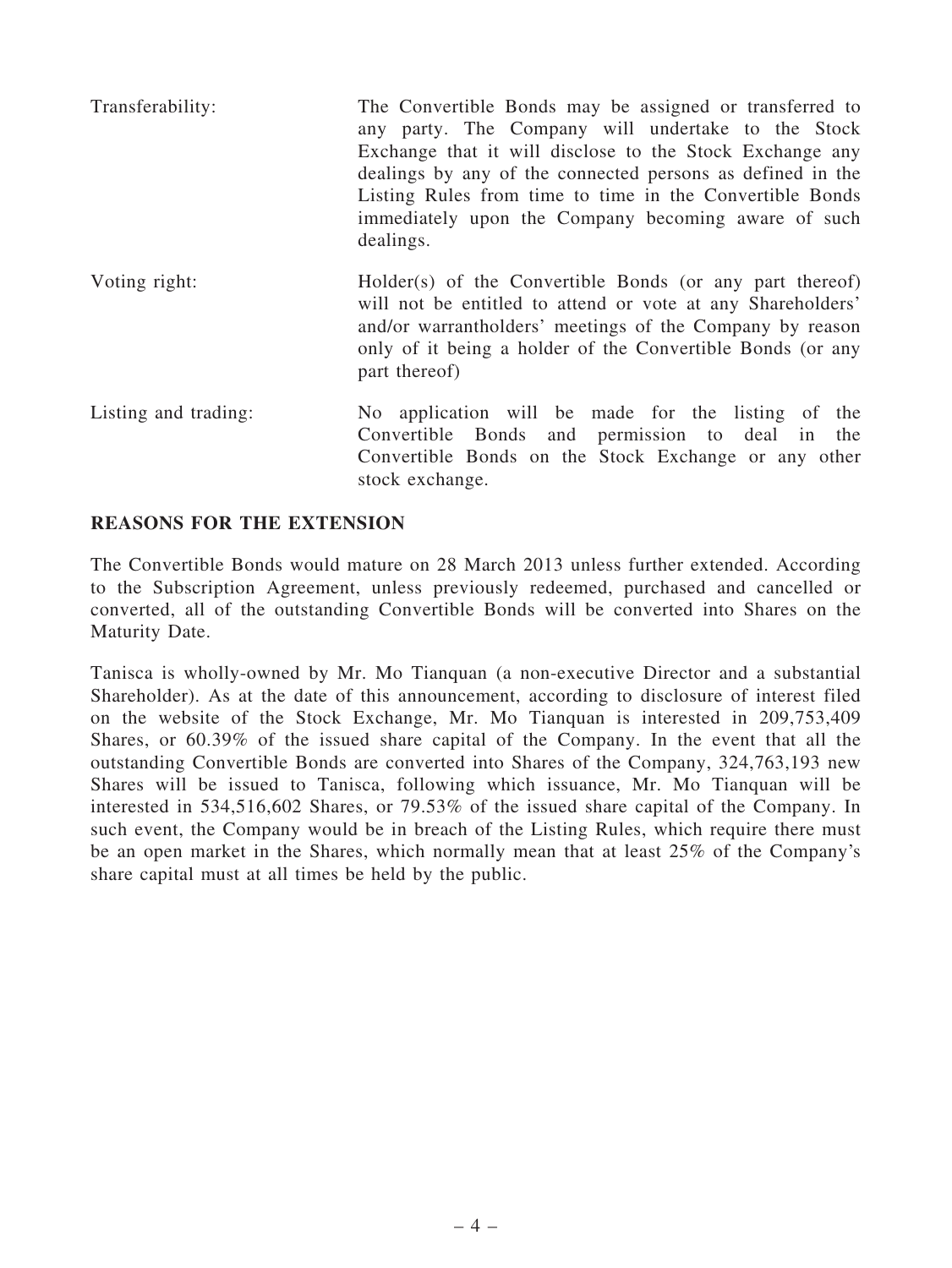The following table illustrates the Company's existing shareholding structure and the shareholding structure upon full conversion of the Convertible Bonds:

| <b>Name of Shareholder</b>       | As at the date of this<br>announcement |            | <b>Immediately upon full</b><br>conversion of the<br><b>Convertible Bonds at</b><br>conversion price of<br>HK\$0.3695 |            |
|----------------------------------|----------------------------------------|------------|-----------------------------------------------------------------------------------------------------------------------|------------|
|                                  | Number of                              |            | Number of                                                                                                             |            |
|                                  | <b>Shares</b>                          | $\%$       | <b>Shares</b>                                                                                                         | $\%$       |
| Upsky Enterprises Limited (Note) | 209,753,409                            | 60.39%     | 209,753,409                                                                                                           | 31.21%     |
| Tanisca (Note)                   |                                        | $0.00\%$   | 324,763,193                                                                                                           | 48.32%     |
| Sub-total                        | 209,753,409                            | 60.39%     | 534,516,602                                                                                                           | 79.53%     |
| Public                           | 137,572,591                            | 39.61%     | 137,572,591                                                                                                           | 20.47%     |
| <b>Total</b>                     | 347,326,000                            | $100.00\%$ | 672,089,193                                                                                                           | $100.00\%$ |

*Note:* Both Upsky Enterprises Limited and Tanisca are companies wholly-owned by Mr. Mo Tianquan (a nonexecutive Director) and thus the Shares held by Upsky Enterprises Limited and Tanisca are beneficially owned by Mr. Mo Tianquan.

In view of the possible breach of the Listing Rules by discharging the Company's obligations under the Subscription Agreement, the Company and Tanisca entered into the Deed of Amendment to extend the Maturity Date of the Convertible Bonds.

Furthermore, the Extension effectively allows the Group to refinance the debts under the Convertible Bonds under the same terms for a further 24 months. As at the date of this announcement, the Company has sufficient assets to repay the Convertible Bonds if the Company exercises the early redemption option. However, the Board is of the view that the Extension will enable the Company to retain appropriate level of funds for potential investments or opportunities. In addition, the interest rate of the Convertible Bonds is lower than the general cost of borrowing of the Group and there is no need for guarantee or security. Save for the Extension, other terms and conditions of the Convertible Bond remain unchanged.

The Board (excluding the independent non-executive directors who will form their views after considering the advice of the independent financial adviser) considers that the terms and conditions of the Deed of Amendment are fair and reasonable and the Extension is the interests of the Company and the Shareholders as a whole. The Directors are of the view that the Extension will not pose any significant impact on the operations of the Group.

#### LISTING RULES IMPLICATIONS

As Tanisca (the Subscriber) is a company wholly-owned by Mr. Mo Tianquan (a nonexecutive Director and a substantial Shareholder), and he also wholly owns Upsky Enterprises Limited, which owns 60.39% of share capital of the Company. The Subscriber is thereby a connected person of the Company under the Listing Rules. The Extension to be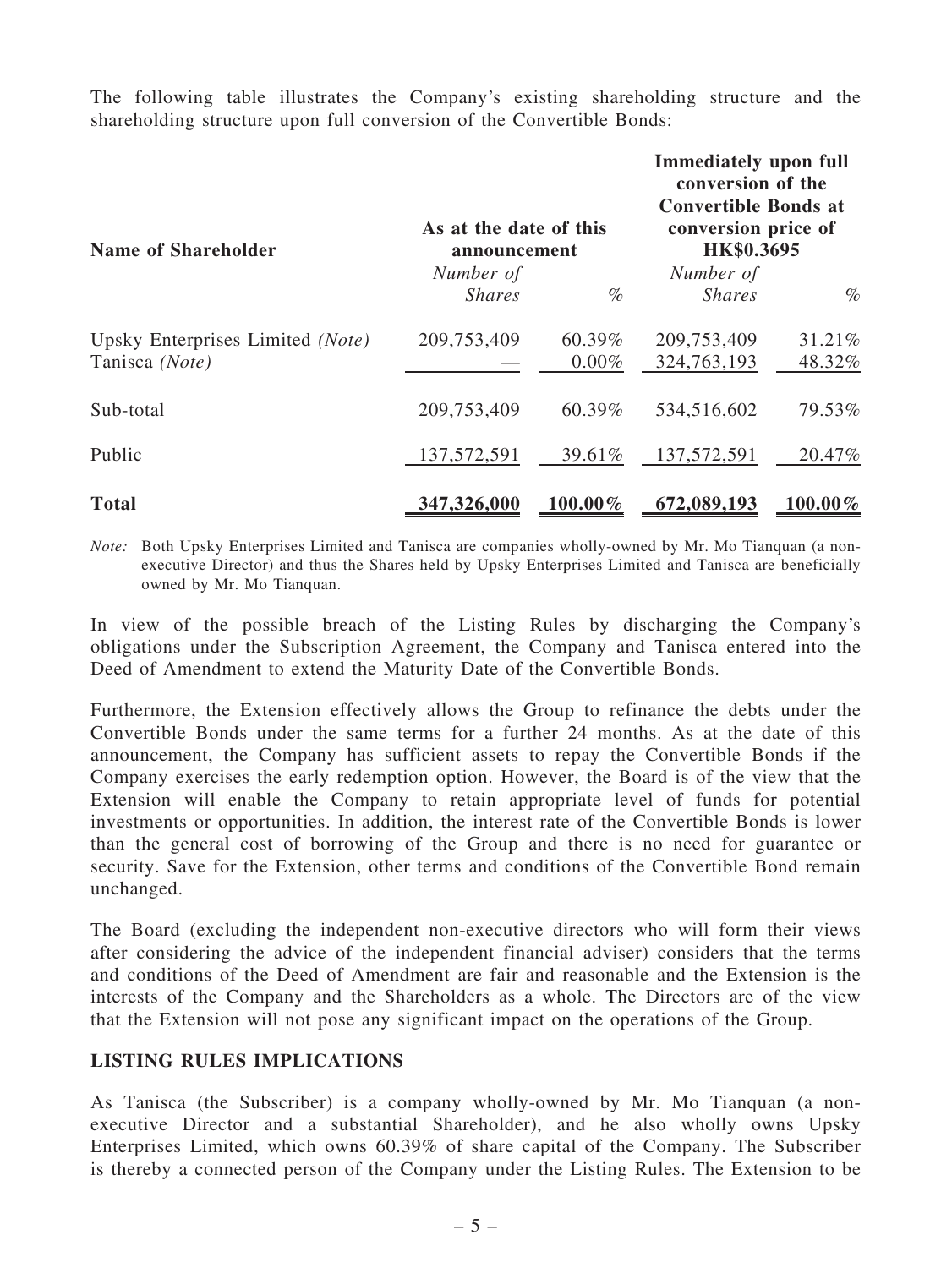effected by the Deed of Amendment between the Company and the Subscriber constitutes a connected transaction of the Company. Therefore, the Extension is subject to reporting and announcement requirements, as well as approval by the Independent Shareholders at the SGM, under the Listing Rules. The Company will establish an independent board committee and will appoint an independent financial adviser to advise the Independent Shareholders and the independent board committee regarding the Extension. The Subscriber and its associates will abstain from voting in respect of the resolution approving the Extension and the transaction contemplated there under at the SGM.

A circular containing details of the Convertible Bonds, the Extension, and the respective letters of advice from the independent board committee and the independent financial adviser will be dispatched to the Shareholders as soon as practicable on or before 23 April 2013 in accordance with the requirement set out in the Listing Rules.

#### **GENERAL**

The principal activities of the Group are operations of hotels and restaurants. The Subscriber is an investment holding company. Aside from holding the 60.39% shareholding in the Company by its controlling shareholder and the Convertible Bonds, the Subscriber does not have any other significant business activities.

#### DEFINITIONS

In this announcement, unless the context otherwise requires, the following terms shall have the following meanings:

| "associates"             | has the meaning ascribed thereto under the Listing Rules                                                                                              |
|--------------------------|-------------------------------------------------------------------------------------------------------------------------------------------------------|
| "Board"                  | the Board of Directors                                                                                                                                |
| "Business Day"           | means any day (other than a Saturday or Sunday) on which<br>licensed banks are open for general banking business in<br>Hong Kong                      |
| "Company"                | Shun Cheong Holdings Limited, a company incorporated in<br>Bermuda with limited liability of which shares are listed on<br>the Stock Exchange         |
| "connected person(s)"    | has the meaning ascribed to it under the Listing Rules                                                                                                |
| "Convertible Bonds"      | the convertible bonds issued by the Company to the<br>Subscriber in the aggregate amount of HK\$120,000,000                                           |
| "Deed of Amendment"      | the deed of amendment entered into by the Company and<br>the Subscriber on 28 March 2013 to extend the Maturity<br>Date of the Subscription Agreement |
| "Directors"              | $directory(s)$ of the Company                                                                                                                         |
| "Extended Maturity Date" | 28 March 2015                                                                                                                                         |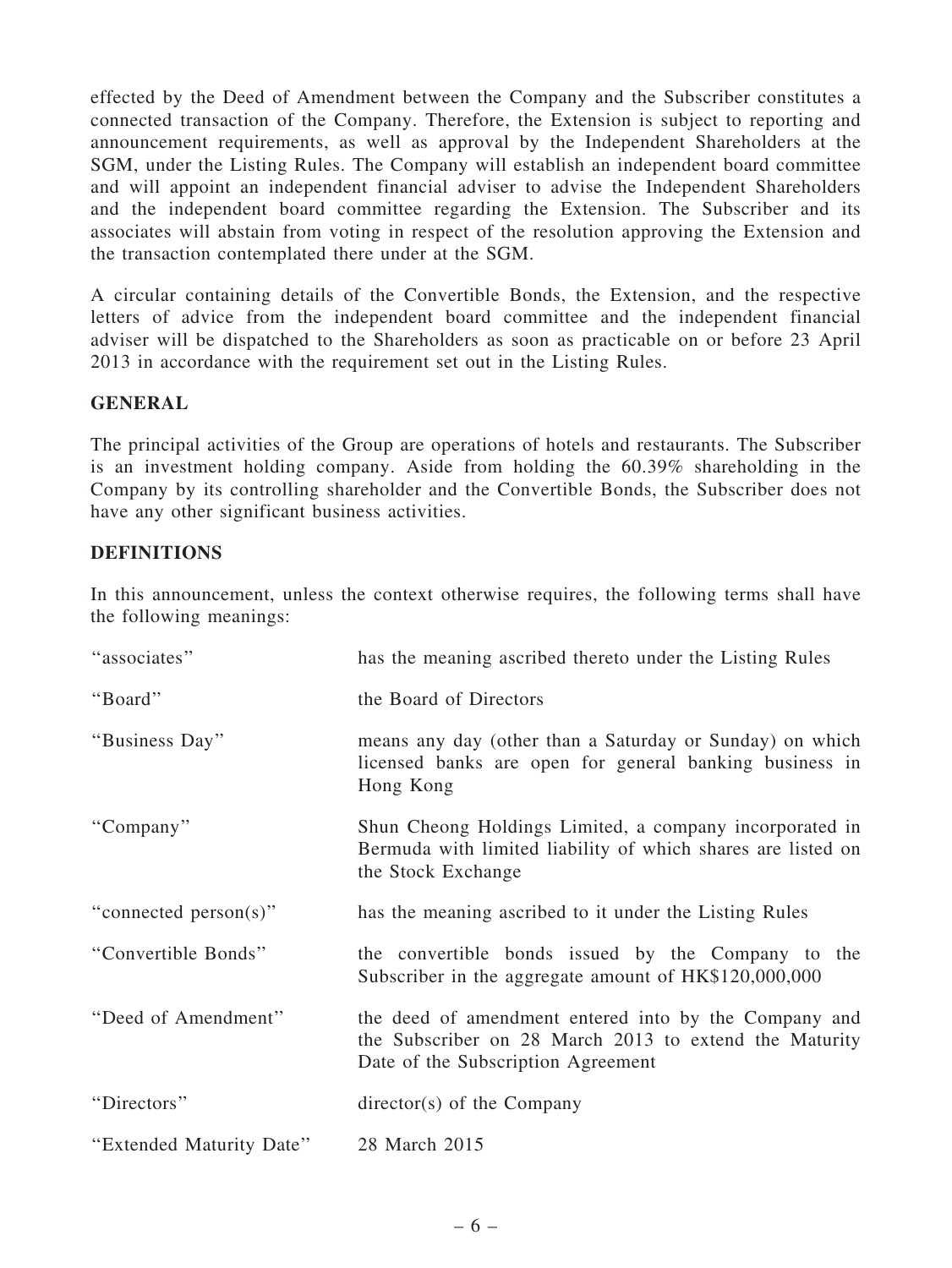| "Group"                    | the Company and its subsidiaries                                                                                                                                                                                 |
|----------------------------|------------------------------------------------------------------------------------------------------------------------------------------------------------------------------------------------------------------|
| "Hong Kong"                | Hong Kong Special Administrative Region of the People's<br>Republic of China                                                                                                                                     |
| "Independent Shareholders" | Shareholders other than the Mr. Mo Tianguan and his<br>associates                                                                                                                                                |
| "Listing Rules"            | The Rules Governing the Listing of Securities on the Stock<br>Exchange                                                                                                                                           |
| "Maturity Date"            | 28 March 2013                                                                                                                                                                                                    |
| "SGM"                      | a special general meeting of the Company to be held for<br>thought fit, approving the<br>considering, if<br>ordinary<br>resolutions in respect of the extension of the Maturity Date<br>of the Convertible Bonds |
| "Shareholder(s)"           | holder(s) of the Shares                                                                                                                                                                                          |
| "Shares"                   | ordinary shares of HK\$0.01 each in the capital of the<br>Company                                                                                                                                                |
| "Stock Exchange"           | The Stock Exchange of Hong Kong Limited                                                                                                                                                                          |
| "Subscriber" or "Tanisca"  | Tanisca Investments Limited, a company wholly-owned by<br>Mr. Mo Tianquan (a non-executive director of the Company<br>and a substantial Shareholder) and the subscriber of the<br>Convertible Bonds              |
| "Subscription Agreement"   | the subscription agreement dated 29 October 2007 entered<br>into between the Company and the Subscriber in respect of<br>the subscription of the Convertible Bonds                                               |
| "Subscription"             | the subscription of the Convertible Bonds by the Subscriber<br>pursuant to the Subscription Agreement                                                                                                            |